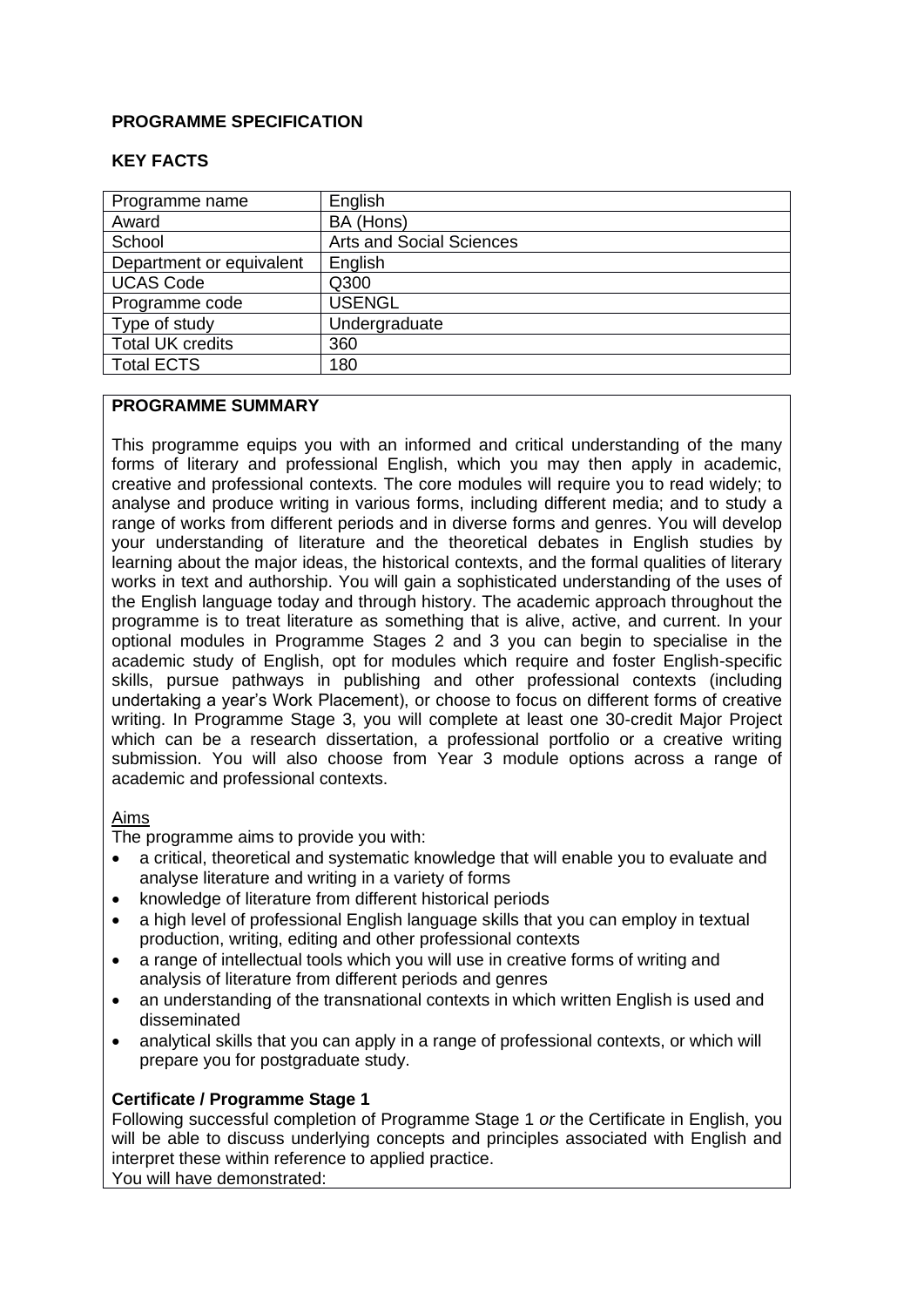- a good general knowledge and understanding of the well-established principles, issues, concepts and theories in English
- the ability to relate underlying concepts and principles to a variety of contexts
- an understanding of the limits of your knowledge.

Typically you will be able to:

- use a limited range of techniques to undertake critical analysis of information
- communicate information using key methodological techniques of the discipline
- have the basic preparation to undertake further training to develop your methodological and subject-specific understanding.

You will have the confidence and transferable skills to prepare yourself for employment requiring the exercise of personal responsibility and decision-making.

## **Diploma / Programme Stage 2**

When you have successfully completed Programme Stage 2 *or* the Diploma in English you will have built on your previous knowledge and experience. You will have developed skills of enquiry in your subject and different approaches to problem-solving. You will also be able to identify the limitations of your knowledge.

You will have demonstrated:

- knowledge and critical understanding of established principles of the study of literature, and of the way in which those principles have developed
- the ability to apply underlying concepts and principles outside the context in which they were first studied, including, where appropriate, the application of those principles in an employment context
- knowledge of the main methods of enquiry in English and ability to evaluate critically the appropriateness of different approaches to solving problems in the field of study
- an understanding of the limits of your knowledge, and how this influences analyses and interpretations based on that knowledge.

Typically, you will be able to:

- use a range of established techniques to initiate and undertake critical analysis of information, and to propose solutions to problems arising from that analysis
- effectively communicate information, arguments and analysis in a variety of forms to specialist and non-specialist audiences, and deploy key techniques of the discipline effectively
- undertake further training, develop existing skills and acquire new competences that will enable you to assume significant responsibility within organisations.

You will have the qualities and transferable skills necessary for employment requiring the exercise of personal responsibility and decision-making.

# **Degree / Programme Stage 3**

Following successful completion of Programme Stage 3 *or* the degree you will have a coherent, systematic and detailed knowledge of your discipline. You will be able to develop techniques for practice drawing on research and scholarship demonstrating your role as a reflective practitioner.

Bachelor's Degrees with honours are awarded to students who have demonstrated:

- a systematic understanding of key aspects of English, including acquisition of coherent and detailed knowledge, at least some of which is at, or informed by, the forefront of defined aspects of the discipline
- an ability to deploy accurately established techniques of analysis and enquiry within a discipline
- conceptual understanding that enables you:
	- to devise and sustain arguments, and/or to solve problems, using ideas and techniques, some of which are at the forefront of the discipline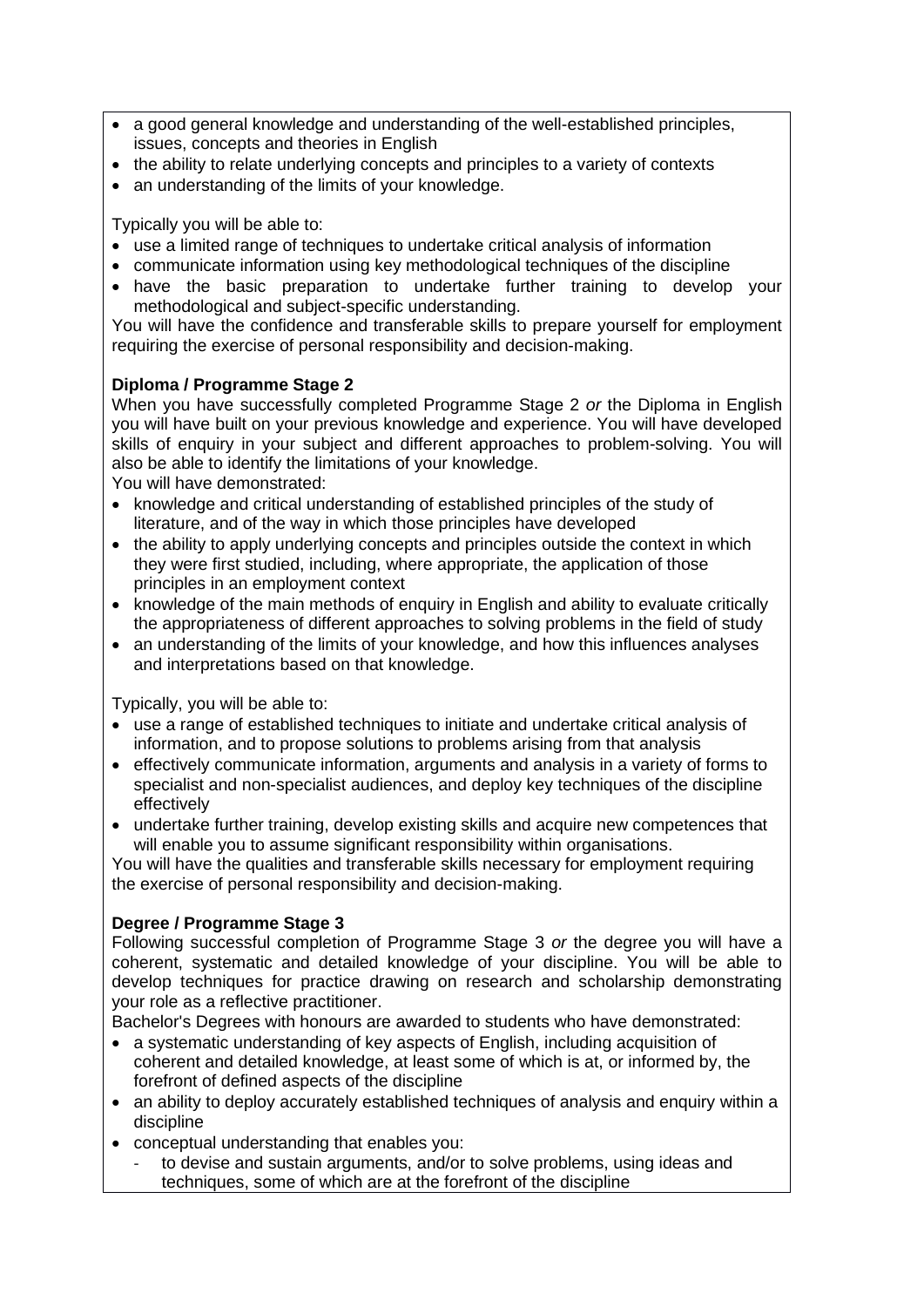- to describe and comment upon particular aspects of current research, or equivalent advanced scholarship, in the discipline
- an appreciation of the uncertainty, ambiguity and limits of knowledge
- the ability to manage your own learning, and to make use of scholarly reviews and primary sources (for example, refereed research articles and/or original materials appropriate to the discipline).

Typically, holders of the qualification will be able to:

- apply the methods and techniques that you have learned to review, consolidate, extend and apply knowledge and understanding, and to initiate and carry out projects
- critically evaluate arguments, assumptions, abstract concepts and data (which may be incomplete), to make judgements, and to frame appropriate questions to achieve a solution – or identify a range of solutions – to a problem
- communicate information, ideas, problems and solutions to both specialist and nonspecialist audiences.

You will have the qualities and transferable skills necessary for employment requiring:

- the exercise of initiative and personal responsibility
- decision-making in complex and unpredictable contexts
- the learning ability needed to undertake appropriate further training of a professional or equivalent nature.

# **WHAT WILL I BE EXPECTED TO ACHIEVE?**

## **On successful completion of this programme, you will be expected to be able to:**

Knowledge and understanding:

- Apply theoretical and critical perspectives to the history of literary forms, and be able to analyse, appreciate and evaluate English literature and other forms of writing.
- Evaluate the creative possibilities offered by a variety of literary forms and techniques, and acquire critical tools that can be applied to the process of creating literary and non-literary texts.
- Demonstrate knowledge of a range of literature in English, and the critical capacity to analyse and evaluate language and literature within its cultural context.
- Understand the structures of different literary and narrative forms such as poetry, the novel, drama and film which can be employed in your own creative practice.
- Understand how these structures apply in other contexts and media, including in digital content and for professional purposes.
- Demonstrate knowledge of English in different professional and other applied contexts, and how you might apply that knowledge in the future.

Skills:

- Collate, synthesise and present ideas and information in a range of professional and academic formats.
- Think critically and argue persuasively in academic and professional contexts using evidence from appropriate sources.
- Formulate research or conceptual questions, plan and successfully complete a research or creative project.
- Appreciate, evaluate and explore the roles of creativity and originality in written and other forms of text and media.
- Present your work in forms appropriate for creative, academic and professional purposes, including digital media.
- Reflect on your learning gains and how they inform your personal and professional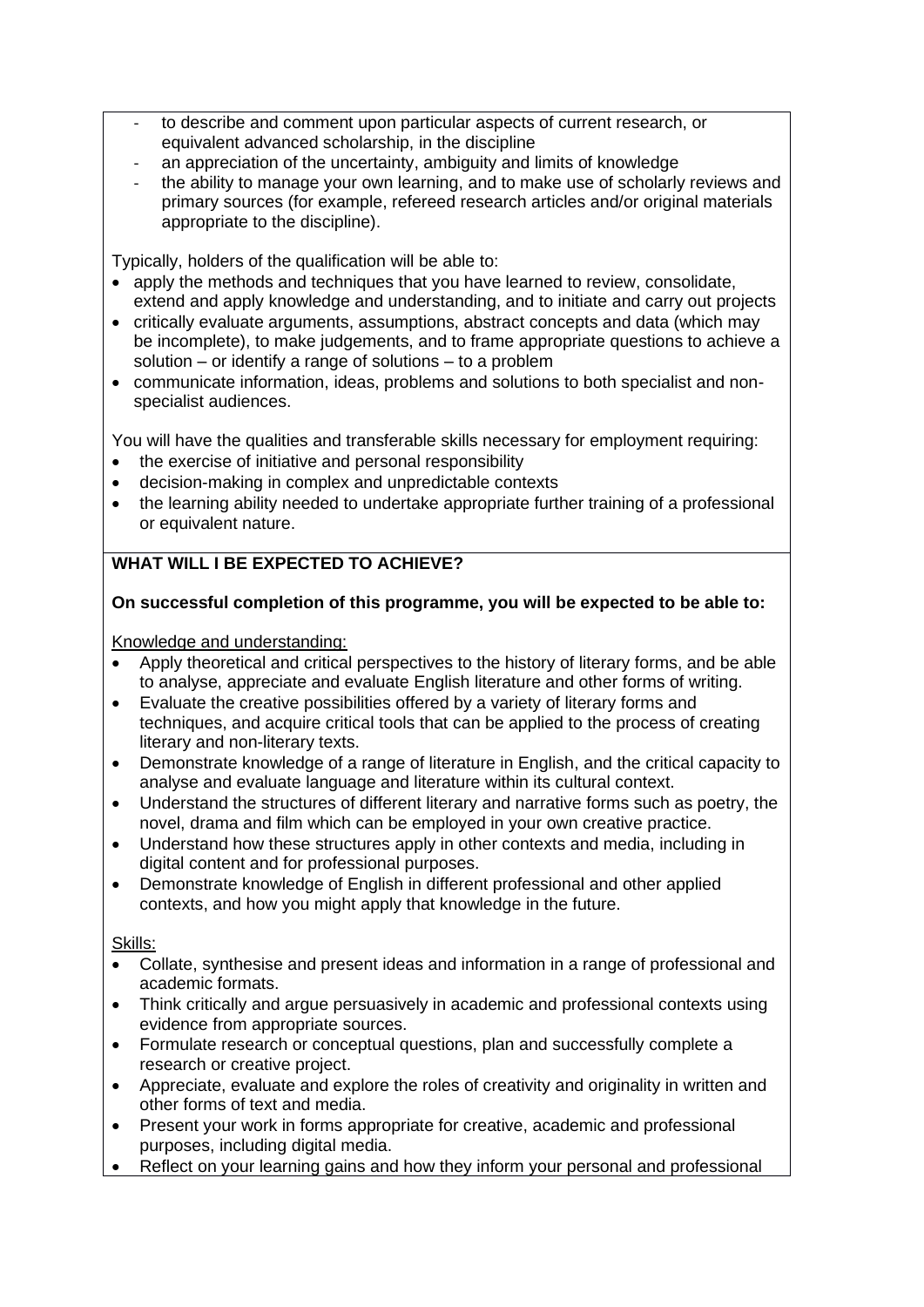goals.

Values and attitudes:

- Respect and acknowledge the work of others.
- Acknowledge and value diversity of opinion and ideas.
- Demonstrate self-motivation, commitment and initiative.
- Demonstrate curiosity, an enquiring attitude and willingness to explore the applications of your learning in professional contexts.
- Develop the capacity to identify and question your own assumptions.

This programme has been developed in accordance with the QAA Subject Benchmark for English.

## **HOW WILL I LEARN?**

Through varied forms of teaching and assessment, which will include formative assignments, portfolios, patchworks and projects as well as essays and presentations, you will engage with the rich debates of current literary scholarship while also developing your applied skills in the use of English in creative, professional and digital contexts.

Your modules will be delivered using a combination of lectures, seminars and practical workshops, supported by a personal tutorial system. The lectures will provide commentary and explanation of key content areas, with most modules also offering seminars to develop your understanding by inviting you to participate in debates.

You will be required throughout your studies to undertake extensive reading and independent study in order to understand the topics covered in lectures and classes, and to broaden and deepen your knowledge of the subject. Your self-directed learning will be supported in a variety of ways, including Moodle, group work, external visits, extensive use of online resources, and showcases of creative work.

In the course of the programme you will create professional and creative portfolios related to your taught modules, informed by external visits and internal events, including talks from visiting experts; you will have the option to work in groups to present the findings of analytical and applied projects; and you will read widely across creative and professional genres as well as exploring narratives in other forms of media. You will also generate your own texts and content to reflect different readerships and functions, and using a variety of formats. You will have an option to apply for a Micro-Placement and you will gain professional experience at Level 5. The Major Project modules take the form of a research dissertation, a professional portfolio or a creative writing submission, and with the approval of your personal tutor and the module leader you may opt for a minimum of one or a maximum of two of these.

# **WHAT TYPES OF ASSESSMENT AND FEEDBACK CAN I EXPECT?**

#### Assessment and Assessment Criteria

The programme will be assessed via a mix of coursework assignments (essays, professional, reflective and creative portfolios and patchworks, reading diaries, and individual and group assignments including projects and presentations) assessing your knowledge of the academic subjects and key concepts. In creative writing and other projects, you will develop your skills in providing and receiving peer review. Patchwork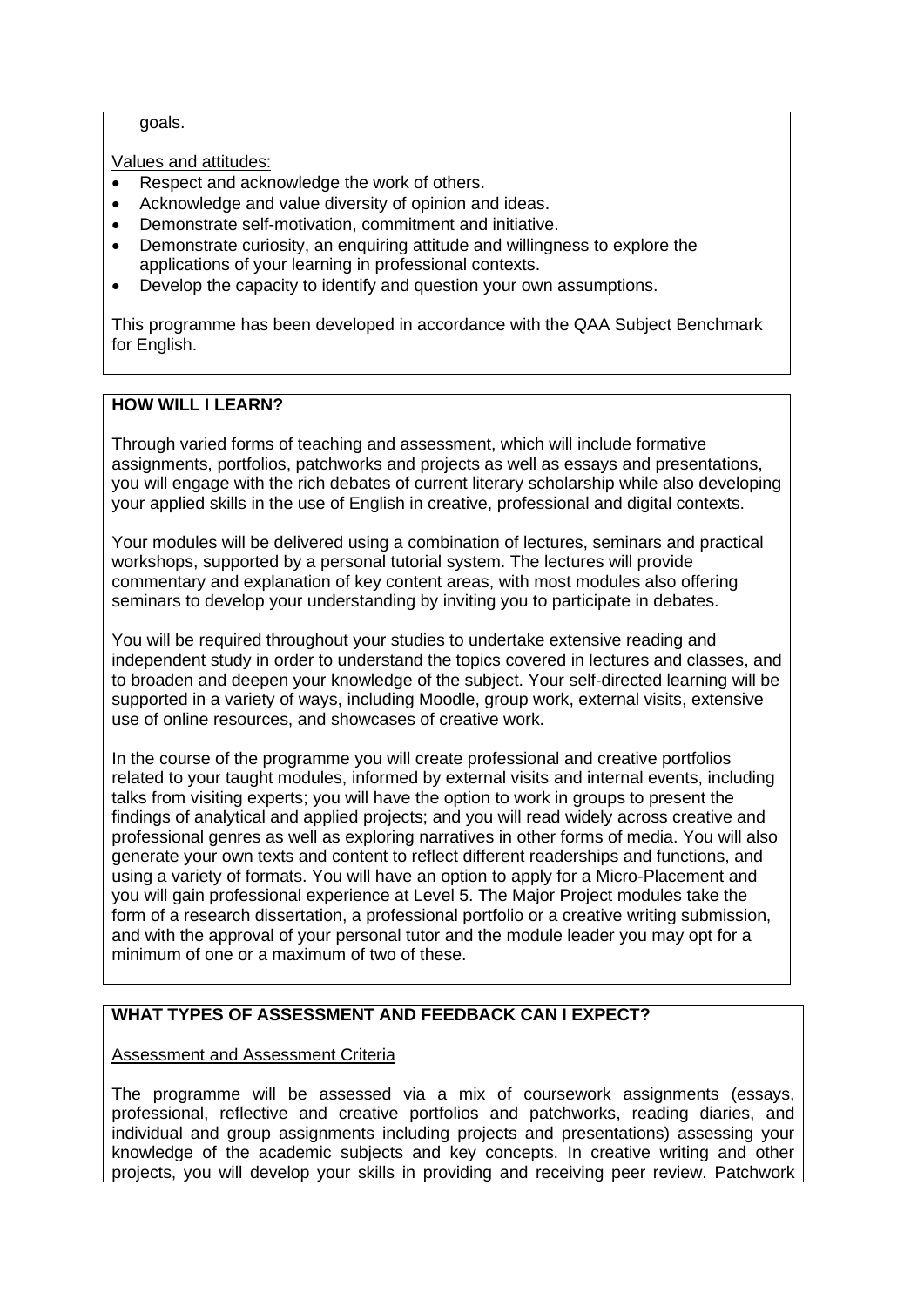assessments will encourage you to reflect upon your reading, to experiment with creative forms, and to demonstrate and analyse what you have learned and how you might apply that learning in your future coursework and career. Individual and group project posters and presentations will assess both creative and professional content and your presentation skills. The Year 3 Major Project modules will be completed independently under the guidance of a supervisor.

#### Feedback on Assessment

Feedback will be provided in line with our Assessment and Feedback Policy. In particular, you will normally be provided with mid-module feedback within three weeks of the submission deadline or assessment date. This would normally include a provisional grade or mark. For end-of-module examinations or an equivalent significant task (e.g. an end-ofmodule project), feedback will normally be provided within four weeks. The timescale for feedback on final year projects or dissertations may be longer. The full policy can be found at:

https://www.city.ac.uk/ data/assets/pdf file/0009/452565/Assessment-and-Feedback-[Policy...pdf](https://www.city.ac.uk/__data/assets/pdf_file/0009/452565/Assessment-and-Feedback-Policy...pdf)

## Assessment Regulations

In order to pass your Programme, you must complete the assessments from the relevant modules successfully and acquire the required number of credits. You also need to pass each Programme Stage of your Programme in order to progress to the following Programme Stage. The weighting for each Programme Stage of your Programme is given in the table below under *What Award Can I Get?*

The Pass mark for each module is 40%.

If you fail an assessment component or a module, the following will apply:

Resit: you will normally be offered one resit attempt. However, if you did not participate in the first assessment and have no extenuating circumstances, you may not be offered a resit. If you do not satisfy your resit by the date specified you will not progress to the next Programme Stage and the Assessment Board shall require that you withdraw from the Programme.

If you fail to meet the requirements for a particular Programme Stage, but satisfy the requirements for the previous Programme Stage, then a lower qualification may be awarded as per the table below. If you fail to meet the requirements for a particular Programme Stage and are not eligible for the award of a lower level qualification, the Assessment Board shall require that you withdraw from the Programme.

If you would like to know more about the way in which assessment works at City, please see the full version of the Assessment Regulations at: [http://www.city.ac.uk/\\_\\_data/assets/word\\_doc/0003/69249/s19.doc](http://www.city.ac.uk/__data/assets/word_doc/0003/69249/s19.doc)

#### **WHAT AWARD CAN I GET?**

Bachelor's Degree with Honours:

| <b>∣ Programme   HE</b><br><b>Stage</b> | Level |     | <b>Credits   Weighting</b><br>$\frac{10}{6}$ | <b>Class</b> | % required |
|-----------------------------------------|-------|-----|----------------------------------------------|--------------|------------|
|                                         |       | 10٢ | 10                                           |              |            |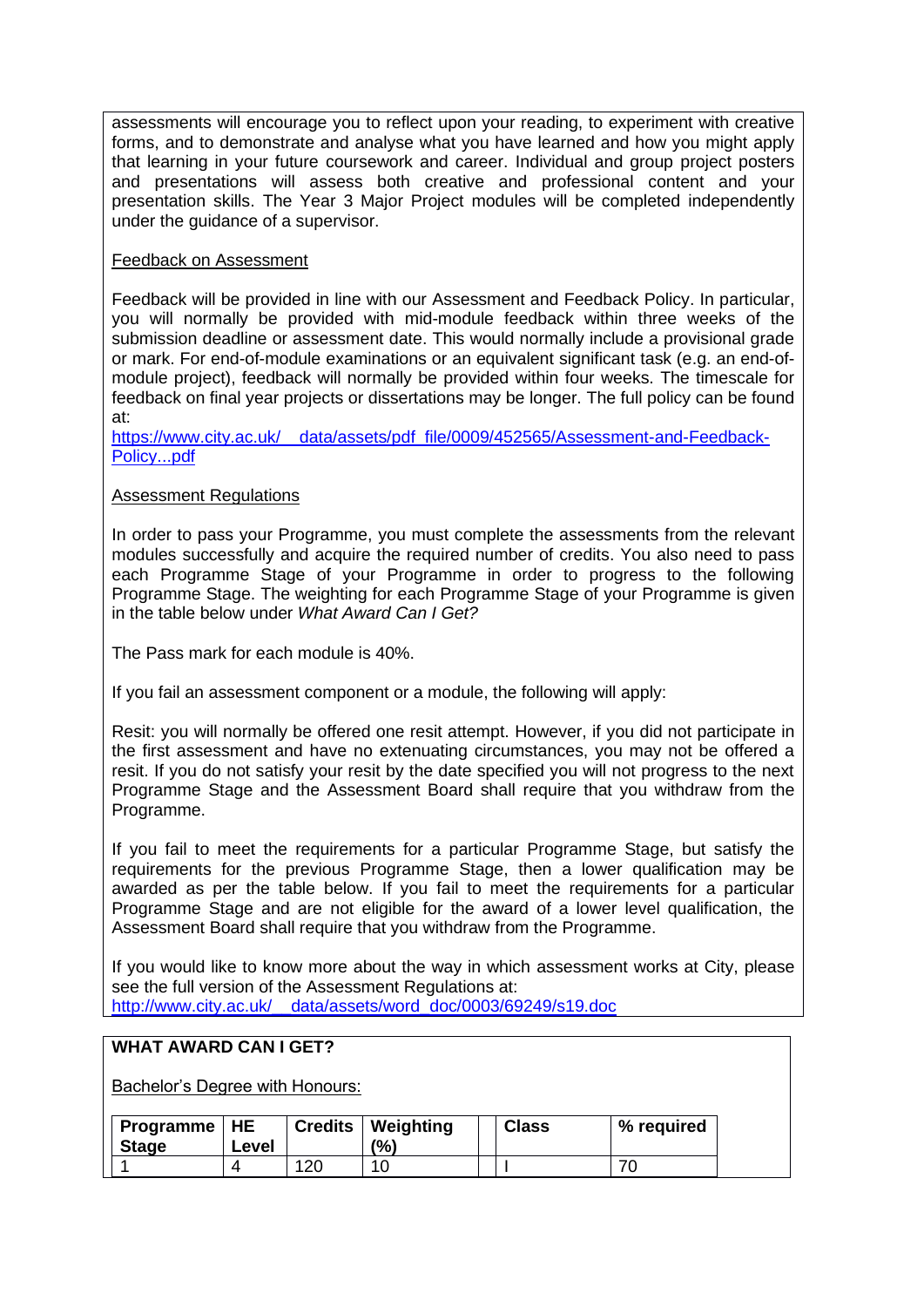|   | ა | 120 | 30 | 60<br>II upper<br>division |  |
|---|---|-----|----|----------------------------|--|
| ັ | 6 | 120 | 60 | II lower<br>50<br>division |  |
|   |   |     |    | Ш<br>-40                   |  |

**Ordinary Degree:** 

| Programme<br><b>Stage</b> | <b>HE</b><br>Level | <b>Credits</b> | Weighting<br>(%) | <b>Class</b>               | %<br>required           |
|---------------------------|--------------------|----------------|------------------|----------------------------|-------------------------|
|                           |                    | 120            | 10               | With<br><b>Distinction</b> | 70                      |
|                           |                    | 120            | 30               |                            | <b>With Merit</b><br>60 |
| ົ                         | 6                  | 60             | 60               | Without                    | 40<br>classification    |

# Diploma of Higher Education:

| Programme<br><b>Stage</b> | <b>HE</b><br>Level | <b>Credits</b> | Weighting<br>(%) | <b>Class</b>               | %<br>required |
|---------------------------|--------------------|----------------|------------------|----------------------------|---------------|
|                           |                    | 120            | 30               | With<br><b>Distinction</b> | 70            |
| ⌒                         | 5                  | 120            | 70               | <b>With Merit</b>          | 60            |
|                           |                    |                |                  | Without<br>classification  | 40            |

Certificate of Higher Education:

| Programme<br><b>Stage</b> | <b>HE</b><br>Level | <b>Credits</b> | Weighting<br>$\frac{1}{2}$ | <b>Class</b>               | $\frac{9}{6}$<br>required |
|---------------------------|--------------------|----------------|----------------------------|----------------------------|---------------------------|
|                           |                    | 120            | 100                        | With<br><b>Distinction</b> | 70                        |
|                           |                    |                |                            | <b>With Merit</b>          | 60                        |
|                           |                    |                |                            | Without<br>classification  | 40                        |
|                           |                    |                |                            |                            |                           |

# **WHAT WILL I STUDY?\***

Programme Stage 1

In order to pass Programme Stage 1, you must pass all of the core modules detailed below.

| <b>Module Title</b>                                                          | <b>SITS</b><br>Code | <b>Module</b><br><b>Credits</b> | Core/<br><b>Elective</b> | <b>Compensation</b><br>Yes/No | Level          |
|------------------------------------------------------------------------------|---------------------|---------------------------------|--------------------------|-------------------------------|----------------|
| Close Reading:<br>Analysis and<br>Interpretation                             | EN1008              | 15                              | Core                     | Yes                           | 4              |
| <b>Critical Reading:</b><br>Theory and Practice                              | EN1009              | 15                              | Core                     | Yes                           | 4              |
| Controversy and<br>Conflict: Literature in<br><b>Historical Context from</b> | EN1010              | 15                              | Core                     | Yes                           | $\overline{4}$ |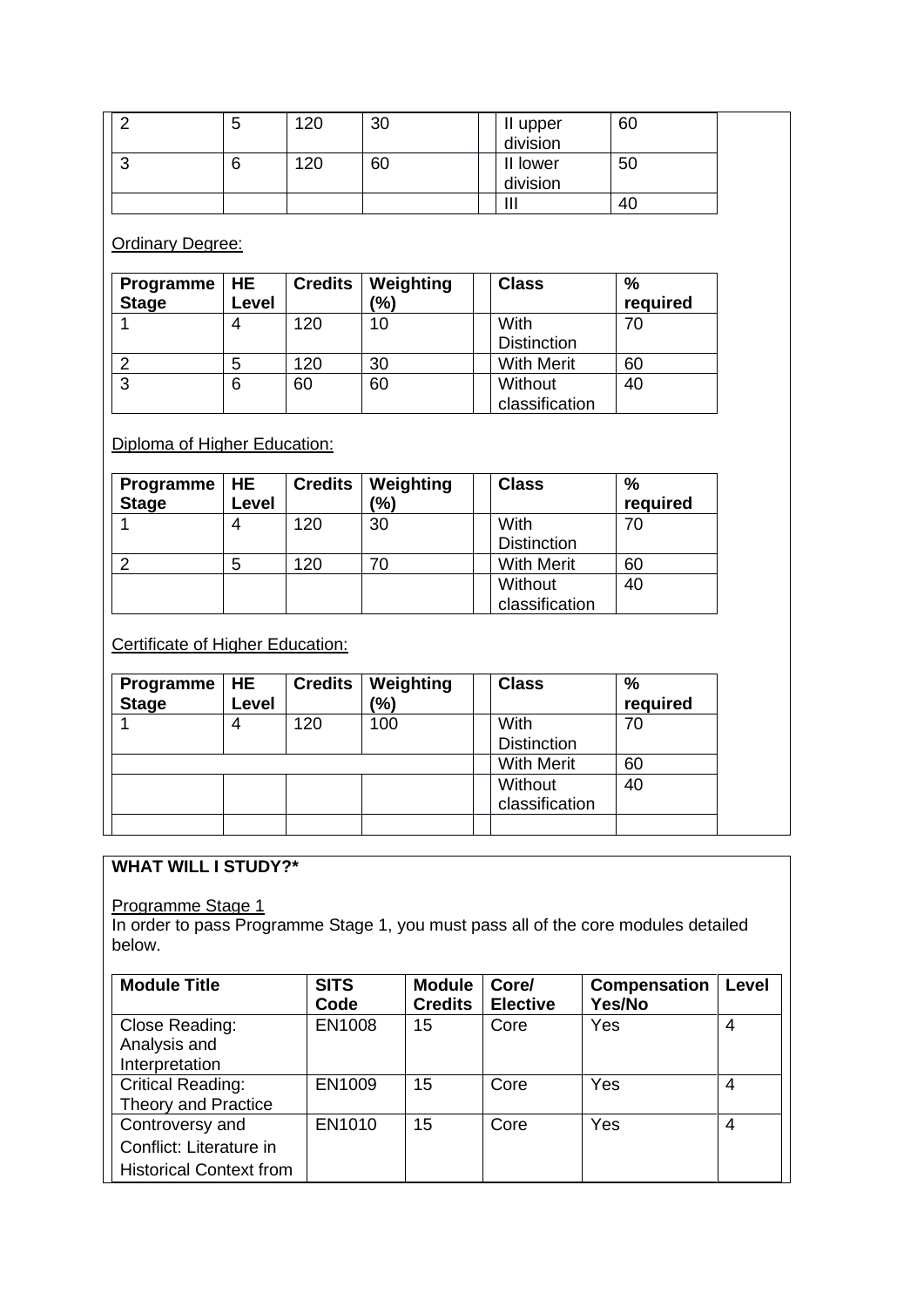| the Middle Ages to<br>1660                                                                              |        |    |      |            |   |
|---------------------------------------------------------------------------------------------------------|--------|----|------|------------|---|
| Revolution and<br>Reform: Literature in<br><b>Historical Context from</b><br>1660 to the Present<br>Day | EN1011 | 15 | Core | Yes        | 4 |
| Storytelling                                                                                            | EN1005 | 15 | Core | Yes        | 4 |
| Working with Words                                                                                      | EN1012 | 15 | Core | <b>Yes</b> | 4 |
| Empire and its<br>Discontents: Race,<br>Nation, Decolonisation                                          | EN1007 | 15 | Core | Yes        | 4 |
| The Creative World:<br>English in the Twenty-<br><b>First Century</b>                                   | EN1013 | 15 | Core | Yes        | 4 |

#### Programme Stage 2

In order to complete Programme Stage 2, you must pass the core module (15 credits), at least one core elective (15 credits) and six other 15-credit modules detailed below. You make take both core electives. You may only take one Micro-Placement over the course of your programme (SA2000 or SA3000).

| <b>Module Title</b>         | <b>SITS Code</b> | <b>Module</b><br><b>Credits</b> | Core/<br><b>Elective</b> | Compensation<br>Yes/No | Level          |
|-----------------------------|------------------|---------------------------------|--------------------------|------------------------|----------------|
| Shakespeare:                | EN2010           | 15                              | Core                     | Yes                    | 5              |
| Authorship and              |                  |                                 |                          |                        |                |
| <b>Dramatic Texts</b>       |                  |                                 |                          |                        |                |
| Publishing in the           | EN2012           | 15                              | Core                     | Yes                    | 5              |
| Digital Age                 |                  |                                 | Elective                 |                        |                |
| <b>Creative Writing</b>     | EN2003           | 15                              | Core                     | Yes                    | 5              |
| Workshop                    |                  |                                 | Elective                 |                        |                |
| <b>Writing Women</b>        | EN2014           | 15                              | Elective                 | Yes                    | 5              |
| Shakespeare:                | EN2011           | 15                              | Elective                 | Yes                    | $\overline{5}$ |
| Adaptation,                 |                  |                                 |                          |                        |                |
| Appropriation,              |                  |                                 |                          |                        |                |
| Circulation                 |                  |                                 |                          |                        |                |
| Romanticism                 | EN2005           | 15                              | Elective                 | Yes                    | 5              |
| Literary London             | EN2006           | 15                              | Elective                 | Yes                    | 5              |
| London After                | EN2007           | 15                              | Elective                 | Yes                    | $\overline{5}$ |
| Empire: City and            |                  |                                 |                          |                        |                |
| Society                     |                  |                                 |                          |                        |                |
| <b>Digital Storytelling</b> | EN2008           | 15                              | Elective                 | Yes                    | 5              |
| Concerning                  | EN2015           | 15                              | Elective                 | Yes                    | 5              |
| <b>Futures: Writing</b>     |                  |                                 |                          |                        |                |
| <b>Alternative Worlds</b>   |                  |                                 |                          |                        |                |
| Humanitarian                | JO2206           | 15                              | Elective                 | Yes                    | 5              |
| Reporting                   |                  |                                 |                          |                        |                |
| <b>Sports Reporting</b>     | JO2207           | 15                              | Elective                 | Yes                    | 5              |
| Visual Journalism           | JO2350           | 15                              | Elective                 | Yes                    | 5              |
| Writing about               | MU2206           | 15                              | Elective                 | Yes                    | 5              |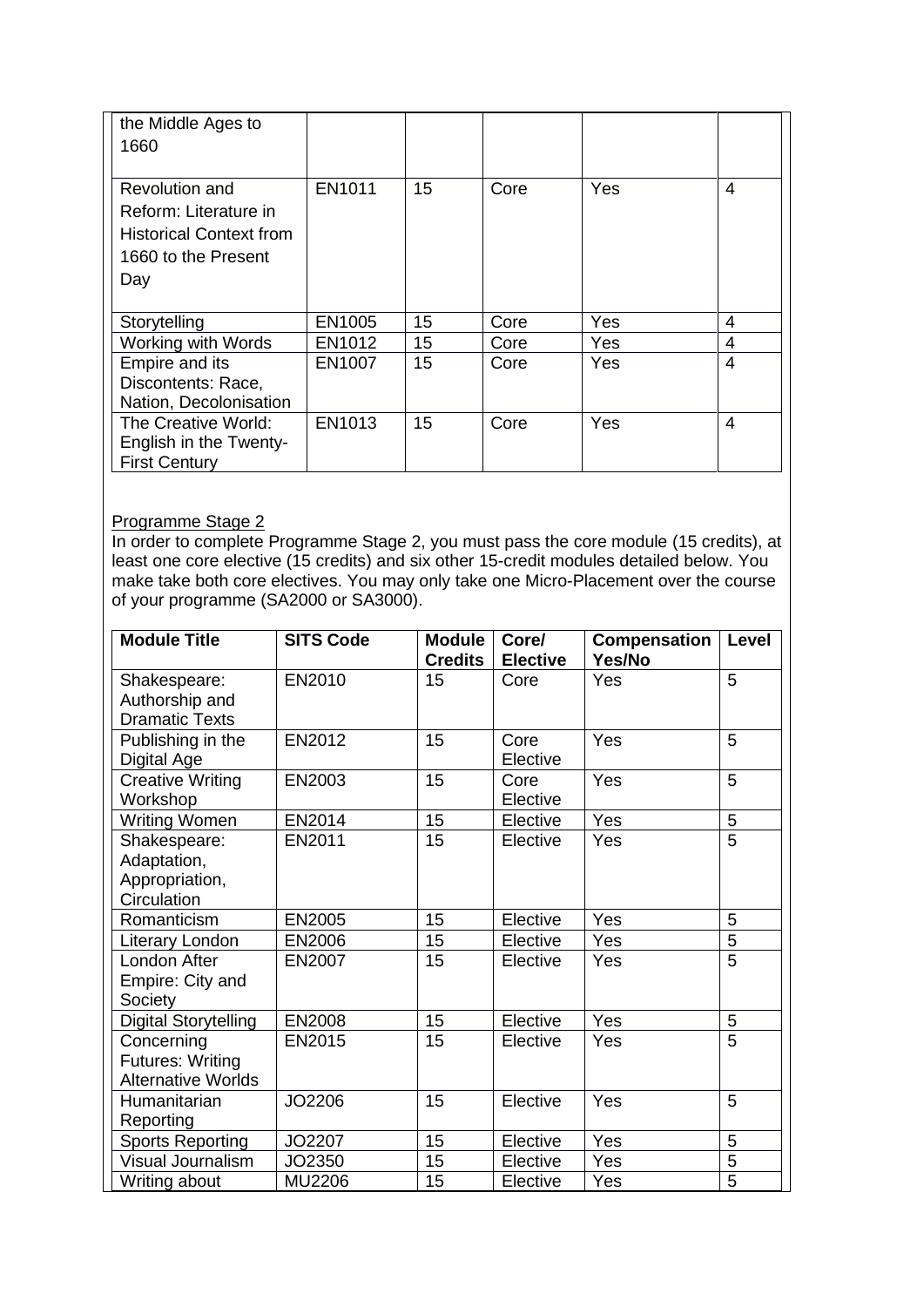| <b>Music</b>      |        |    |          |     |                          |
|-------------------|--------|----|----------|-----|--------------------------|
| Popular Music     | MU2116 | 15 | Elective | Yes | ъ.                       |
| Now!              |        |    |          |     |                          |
| Micro-Placements† | SA2000 | 15 | Elective | Yes | $\overline{\phantom{a}}$ |

*†Completing the Micro-Placements module at Level 5 (SA2000) will preclude you from having the option to take the Micro-Placements module at Level 6 (SA3000).*

#### Programme Stage 3

In order to pass Programme Stage 3, you must pass at least one of the 30-credit Major Project modules, EN3001, EN3002 and EN3003; and, in consultation with your personal tutor and the module leader, you may be approved to complete up to two of them. For the remainder of your 120 module credits for Programme Stage 3, you can choose from the 15-credit module options listed here. However, you may only take one Micro-Placement over the course of your programme (SA2000 or SA3000).

| <b>Module Title</b>            | <b>SITS</b><br>Code | <b>Module</b><br><b>Credits</b> | Core/<br><b>Elective</b> | Compensation<br>Yes/No | <b>Level</b> |
|--------------------------------|---------------------|---------------------------------|--------------------------|------------------------|--------------|
|                                |                     | 30                              |                          | <b>No</b>              | 6            |
| Major Project:                 | EN3001              |                                 | Core                     |                        |              |
| <b>Dissertation</b>            |                     |                                 | Elective                 |                        |              |
| Major Project:                 | EN3002              | 30                              | Core                     | <b>No</b>              | 6            |
| <b>Professional Portfolio</b>  |                     |                                 | Elective                 |                        |              |
| Major Project: Creative        | EN3003              | 30                              | Core                     | <b>No</b>              | 6            |
| Writing                        |                     |                                 | Elective                 |                        |              |
| Literary Journalism            | <b>EN3005</b>       | 15                              | Elective                 | Yes                    | 6            |
| <b>Crossing the Margins:</b>   | EN3013              | 15                              | Elective                 | Yes                    | 6            |
| Contemporary Voices in         |                     |                                 |                          |                        |              |
| <b>Creative Writing</b>        |                     |                                 |                          |                        |              |
| Publishing in the Digital      | EN3006              | 15                              | Elective                 | Yes                    | 6            |
| Age                            |                     |                                 |                          |                        |              |
| <b>Teaching English</b>        | EN3007              | 15                              | Elective                 | Yes                    | 6            |
| <b>Writing the Global City</b> | EN3008              | 15                              | Elective                 | Yes                    | 6            |
| <b>Literatures of Conflict</b> | EN3012              | 15                              | Elective                 | Yes                    | 6            |
| <b>Writing Women</b>           | EN3010              | 15                              | Elective                 | Yes                    | 6            |
| Place and Space                | EN3011              | 15                              | Elective                 | Yes                    | 6            |
| <b>Reporting Conflict</b>      | JO3409              | 15                              | Elective                 | Yes                    | 6            |
| Music, Sound, and the          | MU3134              | 15                              | Elective                 | Yes                    | 6            |
| Environment                    |                     |                                 |                          |                        |              |
| <b>Romantic Aesthetics</b>     | MU3211              | 15                              | Elective                 | Yes                    | 6            |
| Micro-Placements               | SA3000              | 15                              | Elective                 | Yes                    | 6            |
| <b>Industry Projects</b>       | SA3100              | 15                              | Elective                 | Yes                    | 6            |
| <b>Integrated Professional</b> | SA3300              | 15                              | Elective                 | Yes                    | 6            |
| Development                    |                     |                                 |                          |                        |              |

*\*Please note that this is an indicative list. These modules are subject to change depending on staff availability, student demand and some are offered on a biennial basis. There is no guarantee that every elective module listed above will run.*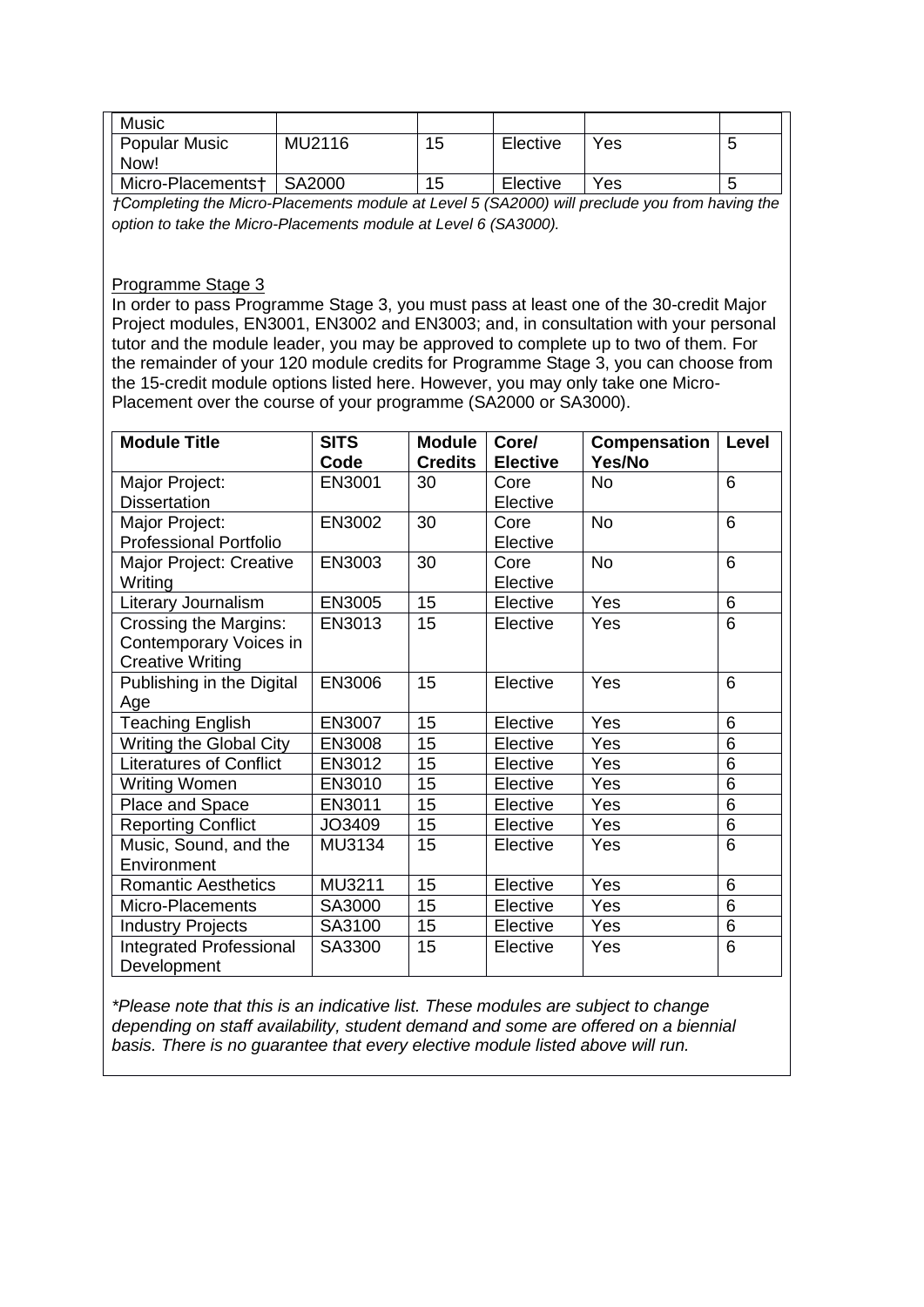## **TO WHAT KIND OF CAREER MIGHT I GO ON?**

The transferable skills you will gain in your English BA at City, University of London are developed through a balance of research-informed teaching and modules which relate to current practice in associated literary professions. The projects and teaching on both your core and elective modules relate to these professional practices:

- Journalism
- Publishing and literary agencies
- Library and Information Science
- Digital media companies and agencies
- Charities
- Teaching and mentoring

As a graduate of this programme, you can aspire to future roles in:

- Media organisations
- The Civil Service, and other public and charitable organisations
- Journalism
- Publishing and literary agencies
- Digital content development
- Teaching
- Creative Writing
- **Translation**
- Library and Information Science

If you would like more information on the Careers support available at City, please go to: [http://www.city.ac.uk/careers/for-students-and-recent-graduates.](http://www.city.ac.uk/careers/for-students-and-recent-graduates)

# **WHAT STUDY ABROAD OPTIONS ARE AVAILABLE?**

As an Undergraduate student you can undertake a period of study abroad whilst completing the programme. This is possible through the SASS Exchange Programme, a year of study at one of our European and/or international partner universities via a sandwich year, which is undertaken between completing Programme Stage 2 and entering Programme Stage 3, extending the degree to four years.

The resulting degree title awarded would be: BA English with Study Abroad.

Participation in the SASS Exchange Programme is through an application process. You are encouraged to investigate the opportunities available to you within your Department in your first year at City.

Information and support for this programme is provided by the SASS Exchanges Team [\(SASS.Exchanges@city.ac.uk\)](mailto:SASS.Exchanges@city.ac.uk).

# **WHAT PLACEMENT OPPORTUNITIES ARE AVAILABLE?**

As an Undergraduate student you can undertake a one-year work placement whilst completing the programme. This is possible through joining the Integrated Professional Training Programme, which is a sandwich year that is taken between completing Programme Stage 2 and entering Programme Stage 3, extending the degree to four years.

The resulting degree title awarded would be: BA English with Integrated Professional